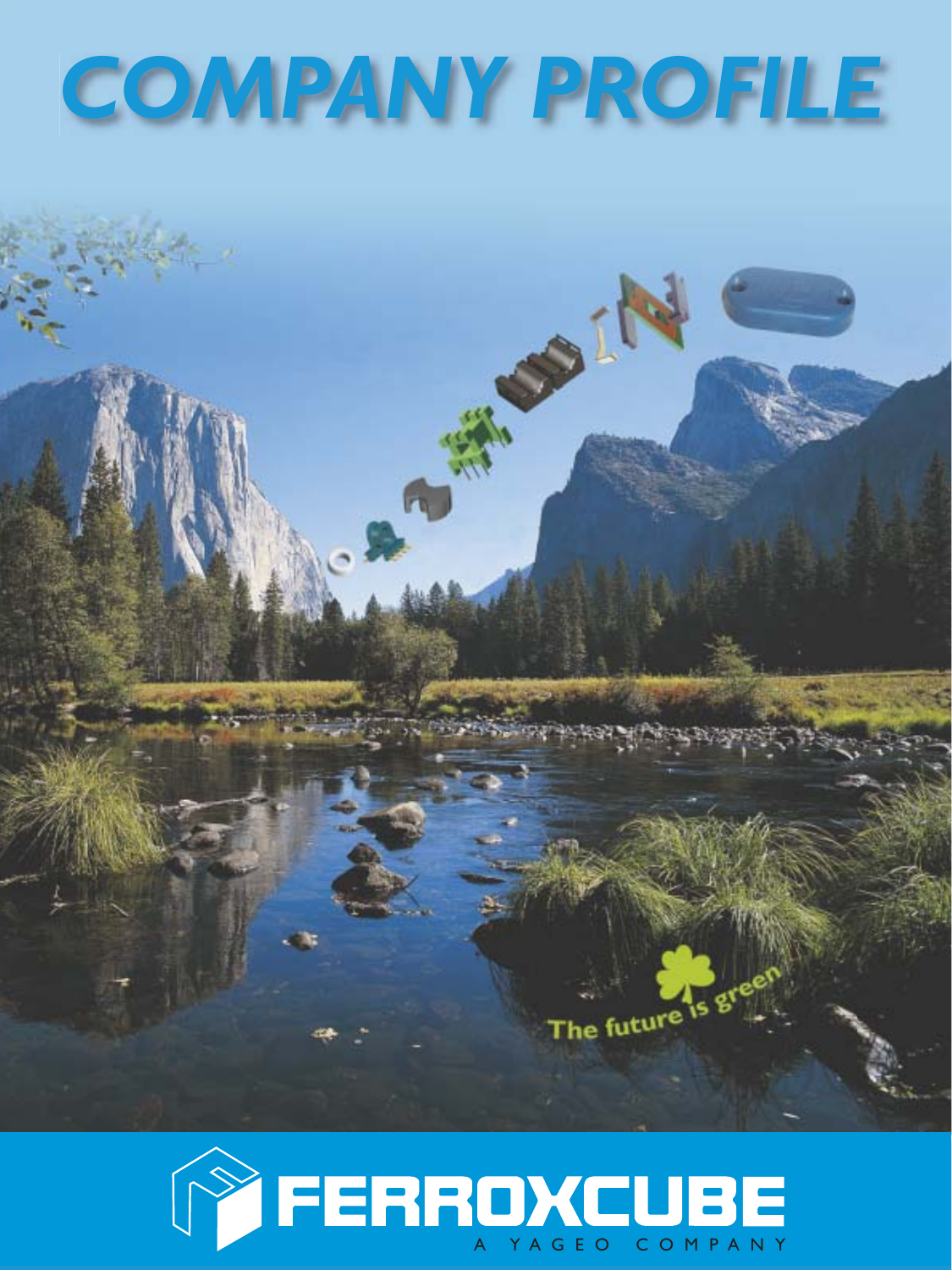# **WHO WE ARE.....**

## **Company profile**

Building on our Philips Magnetic Components heritage, FERROXCUBE can offer customers the highest level of support in the development of their new innovative designs. Our competencies cover soft ferrite products, accessories, metal alloy ring cores, RFID tags and measurement set-ups to characterize ferrite products. All developed to meet today's demanding product and material specifications and environmental requirements. As a leading innovator in ferrite-ceramic technology, we offer a broad range of soft ferrite cores, accessories and EMI suppression products to support equipment manufacturers in their drive for greater miniaturization, reduced power consumption and lower electromagnetic interference.

We also offer extensive designin support including application information and software to help designers optimize their new designs.

Contact us to find out! FERROXCUBE, widely recognized as a leading supplier of ferrite components, has manufacturing operations, sales offices and customer service centers all over the world. Ferrite components and

accessories, and metal alloy ring cores from FERROXCUBE are used in a wide range of applications, from telecommunications through consumer electronics to automotive, EMI suppression and power supply.

#### **Business excellence**

All groups within our organization work to the standards of Business Excellence and are fully committed to the principle of consistent and continuous improvement at all levels of our organization. This involves everyone including our suppliers, and forms the basis for successful relationships.

### **Quality & environmental approach**

We at FERROXCUBE regard complete customer satisfaction as our guiding principle. That's why we set and maintain absolutely the highest quality standards in our business. Not just in our products but in our service and customer relations as well. Within FERROXCUBE, quality is the way of life. In addition to assure outstanding quality in both products and services, all our production centers are certified to ISO 9001/9002 standards.

Our commitment towards excellence also applies to the environment. We strive for highest standards of health and safety for everyone. By developing clean processes, reducing industrial waste, eliminating hazardous substances from our products and reducing the environmental impact of our packaging, FERROXCUBE is taking care of the environment and health and safety of everyone. All our manufacturing sites meet or are set up to meet the ISO14001 environmental standard. In line with worldwide leadfree legislation, FERROXCUBE has introduced lead-free plating on all of our formerly tin/lead containing products. In Europe, the directives on Waste Electrical & Electronic Equipment (WEEE, 2002/96/EC) and Restriction on Hazardous Substances (RoHS, 2002/95/EC) require electronic components to be lead-free since 1st of July 2006, which we comply strictly.

## **Business lines**

As the world of electronics in which soft magnetic products are applied can roughly be divided into three main parts, we have named our business lines after them : • *Power conversion* Covering all the ferrite and

metal alloy cores and materials giving the best performance (e.g. lowest core losses in combination with small volumes) for power conversion in all kinds of applications. From low to high frequencies  $(10$  MHz), low to high flux densities (1.5 T) and over a wide temperature range, we can supply you with the best solution. Soft magnetic cores of this business line are used in all types of modern electronic equipment in which switched mode power supplies are applied.

#### • *Signal processing*

This business line incorporates the typical cores and ferrite materials for signal processing e.g. in filters and transformers in modems for telecom technologies like cable & xDSL. Stable ferrite properties for various application conditions are important here to keep the transmitted signals undistorted, and getting the best performance. • *EMI suppression*

To reduce EMI to a minimum, we have a broad range of products available, all with their typical shapes and frequency ranges of suppression. This business line is not covering ferrites cores only, as we also deliver small suppression chokes and absorber sheet.













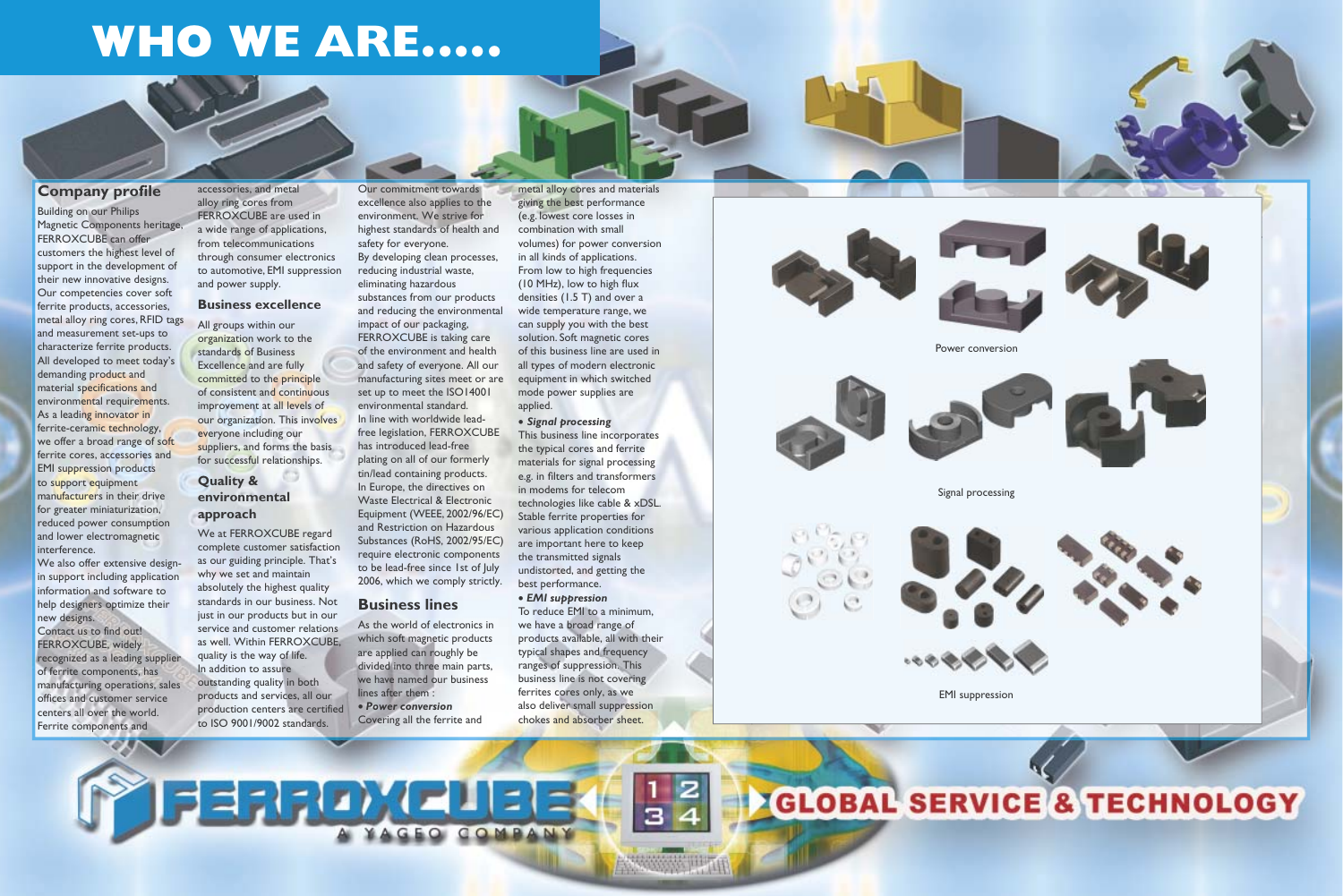Besides these three main business lines, we have two special lines.

their specific demands. Special Ferrites can also be used for

#### • *Accessories*

Having bobbins, clips and caps covering a major part of our ferrite core range, we offer a complete solution for our customers in designing inductive components. All coil formers meet the UL94 V-0 standard and all mounting pins are already lead-free. • *Special Ferrites* Supporting the scientific and industrial world, Special Ferrites can deliver dedicated products, e.g. large cores for particle accelerators, meeting

fast prototyping. An important tool for any designer who quickly wants to test a new core shape, without investing in a tool.

In the USA, we have access to fast prototyping facilities via third parties. Our local R&D center in Taiwan is also capable of producing machined prototypes. As a result, FERROXCUBE can support the customer everywhere with a fast service, tailored to his needs for totally new designs.





On top of this, FERROXCUBE can supply you with complete measuring equipment capable of measuring all the parameters like power loss density over both a wide frequency and temperature range, like we specify in our data handbook or website and needed as input of a customer's application.

Note that with our long experience in soft ferrites, we also produce our own ferrite powder – the basis for creating excellent ferrites – optimized for any end-application area.

## **Our Global Representation**

### **1. Development and Application centers**

The research and development for soft ferrite products and bobbins and accessories can build on more than 50 years of experience in ferrite technology, the longest track record in industry. The R & D activities take place in several directions and teams.





arennossa

**New ER cores** for planar converters



FERROXE  $\Xi$ COMPANY





# **WHO WE ARE.....**

Radio frequency identification (RFID) is a technique of contactless identification finding rapidly increasing employment. Ferrite antennas in HF materials improve the working distance greatly, thus opening new applications. We supply metallized antenna cores in a variety of custom shapes and in materials with very good temperature stability. A special product is the Ferroxtag, a complete RFID transponder with IC and ferrite antenna. It's capable of operating when attached on metallic subjects due to a special antenna design.

Special Ferrites



Accessories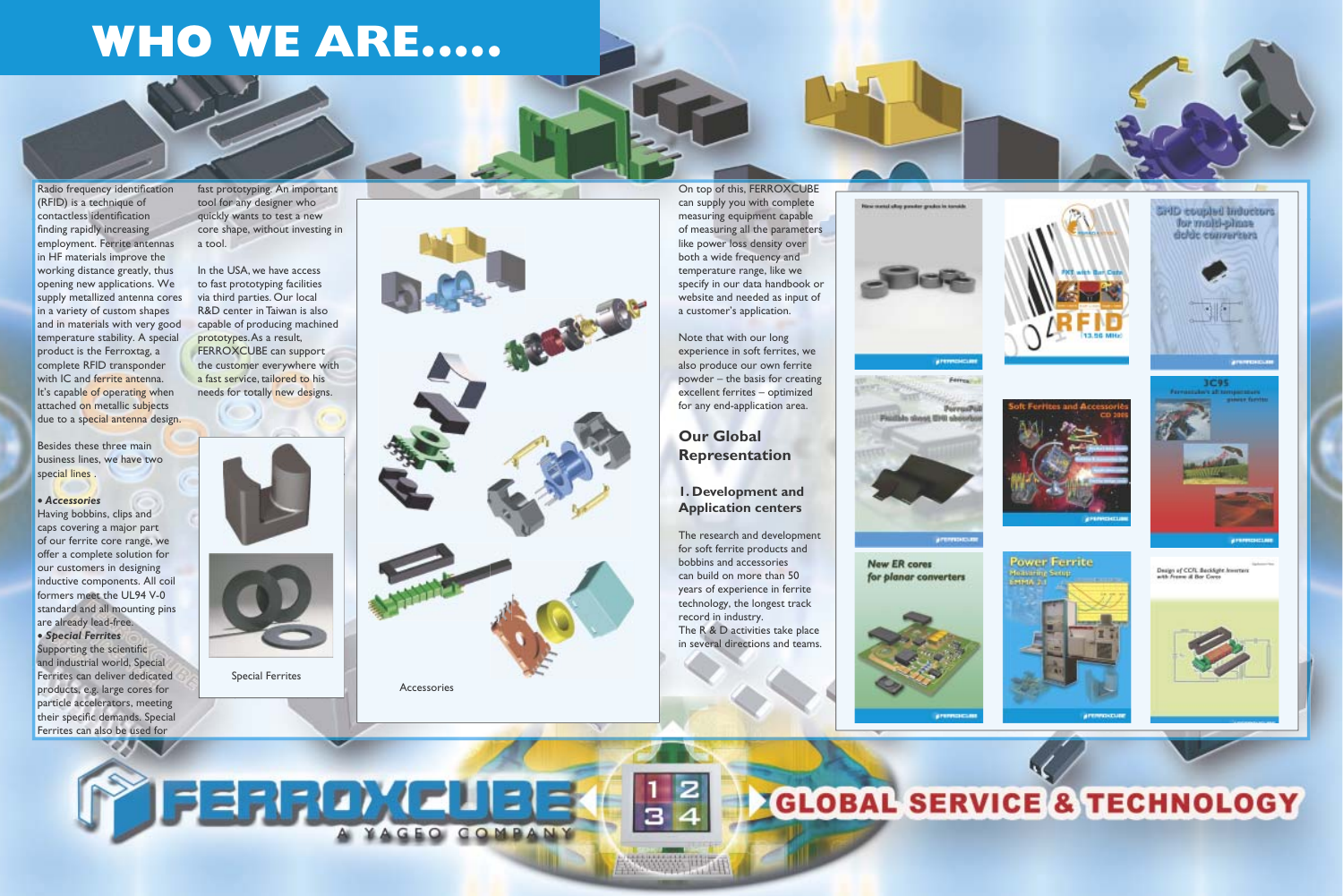# **WHERE WE ARE.....**



# FERROXCUBE - your global partner

*Guadalajara Spain* Manufacturing plant Product ranges

• Toroids • EMI-suppression products • RFID transponder tags

Markets: Global

*El Paso, USA* Regional sales office NAFTA

*Eindhoven Netherlands* R&D center

• Electronic engineering & Measurement technology

Markets: Global

*Branch offices Europe :* Hamburg, Germany Nanterre, France Sesto S. Giovanni, Italy Skierniewice, Poland Guadalajara, Spain Uppsala, Sweden Leatherhead, UK

*Skierniewice Poland* Manufacturing plant Product ranges

- Advanced material design
- MnZn ferrite powders
- NiZn ferrite powders • Ferrite cores for Power,
- Signal and EMI applications
- Special Ferrites
- Bobbins and Accessories

Markets: Global

*Branch offices AP :*

Hsinchu, Taiwan Dongguan, China Suzhou, China Singapore, Singapore

*Dongguan China* Manufacturing plant Product ranges

• Ferrite cores for Power, Signal and EMI applications

Markets: AP

*Hsinchu Taiwan* R & D center

• Product design

• Local application & design-in support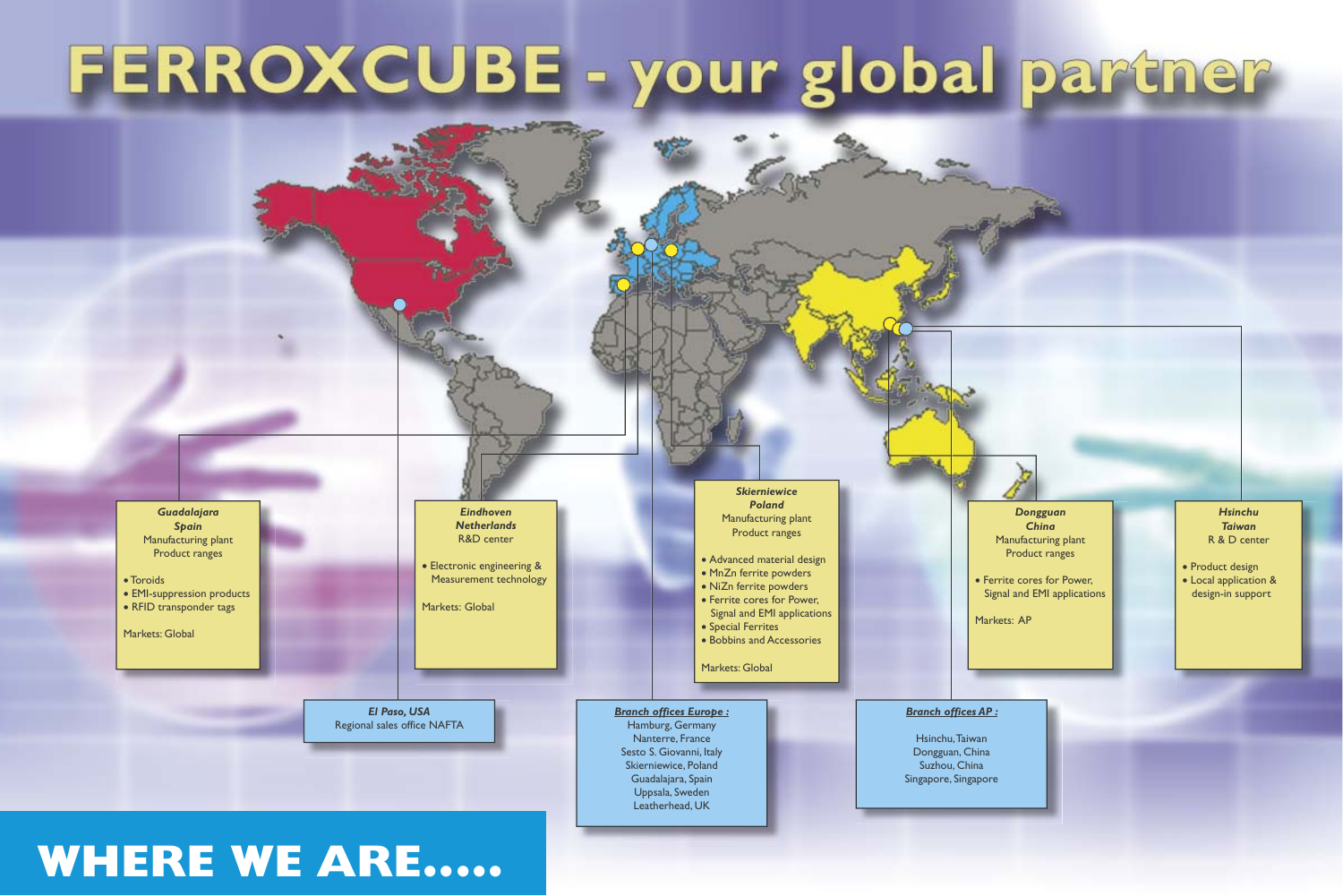# **WHO WE ARE.....**

*Eindhoven, The Netherlands* The headquarters of FERROXCUBE are located in Eindhoven. Apart from staff functions there is also the research in electronic engineering & measurement technology.

Marketing communications We deliver application and product information, available in our publications and tools: • Data handbook and a CD with electronic tools to simulate the magnetic functions and helping to find the best magnetic solution for a specific application.

• Application notes explaining how magnetic components can be applied for dedicated and advanced applications. • Product brochures highlighting the availability of new products and explaining the intended applications  $\bullet$  Material leaflets making the customers aware of new innovated advanced materials

with improved specifications for optimizing the magnetic designs.

Industrial Park in Hsinchu. A team of development engineers deploys the latest technologies for soft ferrite cores. The application team fully supports customers with design-in activities and is giving technical advice as well. To make optimal use of our global capabilities, they stay in close contact with the engineering teams in our factories. They are experts creating new ideas and innovations in order to meet market requirements. The Hsinchu team is capable to provide custom-made ferrite cores on short notice to meet the customer's specification.

#### *Hsinchu, Taiwan*

To be in the region where the world for electronics is expanding, we have a strong local advanced product design and application center located at the Science Based

Additionally, there is an application engineering support in all factories, set up to introduce new products within the standard factory capabilities. With the closest contact possible to the production site, it ensures that such products are smoothly and quickly transferred from development to mass production.

Having an output of 4.5 kilotons Product design of ferrite products – clearly the largest ferrite core production site in Europe – Ferpol is delivering the full range of soft ferrite cores for power, signal and EMI applications to its customers.

### **2. Factories**

#### **Skierniewice, Poland**

FERROXCUBE in Poland, also named Ferpol, started operations at the end of 1998 and hasn't stopped growing yet.

FERROXCUBB

Soft ferrite materials As we produce our own powders we have a special team designing new, highend materials by inventing the best raw material compositions in relation to their specific and optimized processing steps. Because of the extremely critical nature of the specifications, these materials are designed in close interaction with our product design and application teams.

If your requirements cannot be met with ferrite cores from our standard ranges, this team is at your service to make the necessary core calculations and the entry to machine first prototypes from solid blocks or press and sinter small series.

Ferpol produces manganesezinc ferrite powders for the company. With a powder production capacity of 12..14 kilotons, Ferpol can supply all our factories with high-end ferrite powders to fulfil today's most demanding specifications. Additionally, it produces nickelzinc ferrite powders, primarily for Hispafer and Special Ferrites.

The activities of the business lines Accessories and Special Ferrites are also located in Skierniewice.

### **Guadalajara, Spain**

Widely known as Hispafer, this ferrite factory produces a complete range of toroids, antenna rods, EMI-suppression products and Ferroxtag RFID tags with a total capacity of 2..3 kilotons.

It was established in 1970. Over more than 30 years of experience has led to a worldwide-recognized capability from which entrepreneurial spirit is visible in their new high-end technologies, processes and products.

Our design and application oriented development process gives Hispafer the ability to convert new technologies into new products. The close relationship with all other competence centers within FERROXCUBE, as well as partnerships with keycustomers make it possible to guide all initiatives towards their goal : to be the customers first choice.

## **Dongguan, China**

FERROXCUBE in Dongguan started mass production in July 2001. The production capacity has been growing rapidly over the last years – the current output is around 6..7 kilotons −

and is still expanding. The production site is located in Dongguan city, Qingxi town and close to our customers in the Guangdong province and Hong Kong. This enables us to deliver our ferrites by truck within hours, making a very short door-to-door leadtime possible.

# **3. Regional sales offices and customer service centers**

Dedicated sales teams globally represent FERROXCUBE. In all three regions – America, Europe and Asia/Pacific – we have a regional sales office or scattered strategically over the area a number of customer service centers.

Details can be found in the map on pages 6 and 7.

These offices and centers are close to and in regular contact with all our customers for the best support. The sales and product engineers from the sales offices and customer service centers are in direct contact with our teams in the factories and development/ application centers. In this way, actual information on (new) products, application and design-in support, but also samples, can immediately be arranged for customers.



OMPANY



Dongguan

**CLOBAL SERVICE & TECHNOLOGY**